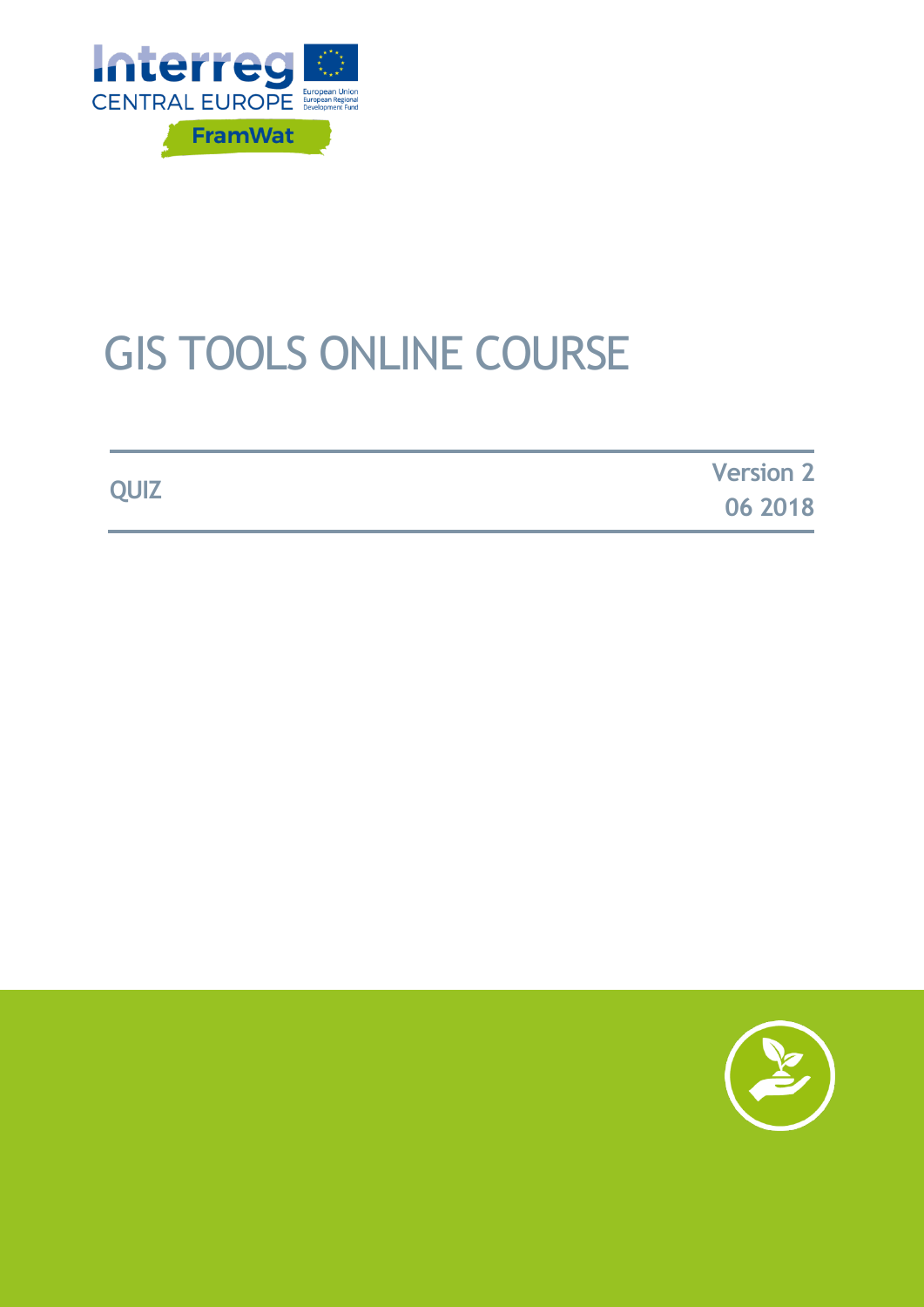



### **The test is multiple choice. Select one or more:**

#### **Question 1**

What is the main aim of Framwat GIS Tool?

- a. to learn GIS
- b. to make valorization easier
- c. to make nice maps
- d. to plan N(S)WRM locations

#### **Question 2**

Which of those is not one of the goals of Framwat indicators?

- a. flood
- b. air pollution
- c. drought
- d. water quality

#### **Question 3**

What is the aim of indicators correlation matrix?

- a. to remove indicators which are hihgly correlated with other indicators
- b. to add highly correlating indicators
- c. to visualise dependencies
- d. to calculate the indicators

#### **Question 4**

What is the outcome value of Forest Indicator (and other landuse indicators)?

- a. percentage of forest area in the whole catchment
- b. forest area in the whole catchment
- c. forest area in SPU
- d. percentage of forest area in SPU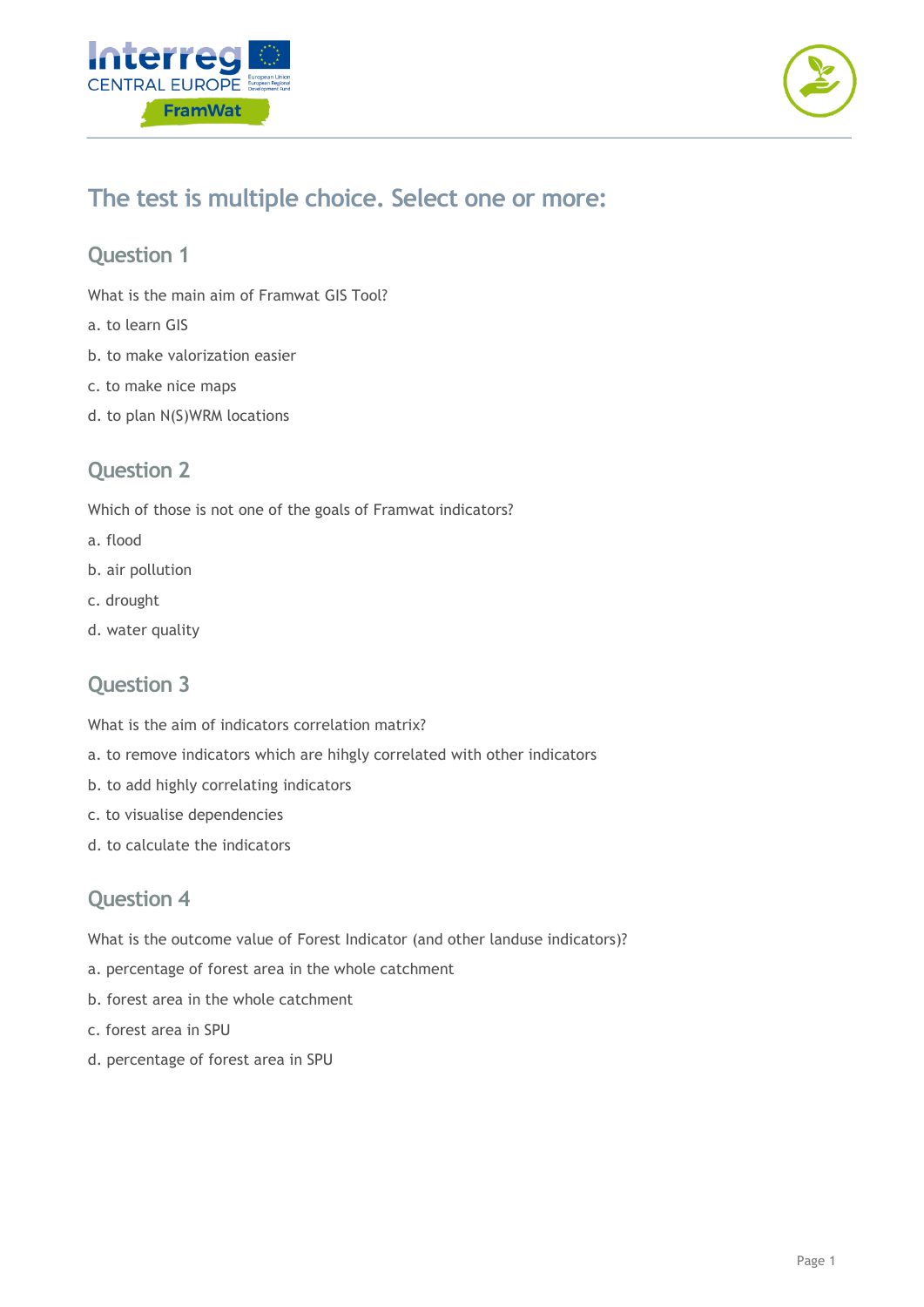



#### **Question 5**

Check the true statements.

- a. Indicator is stimulating when the higher the indicator in SPU, the higher the need for SWRM.
- b. Indicator is stimulating when the higher the indicator in SPU, the lower the need for SWRM.
- c. Indicator is non-stimulating when the higher the indicator in SPU, the higher the need for SWRM.
- d. Inticator is non-stimulating when the higher the indicator in SPU, the lower the need for SWRM.

#### **Question 6**

Which of the indicator(s) is NOT from the flood group?

- a. Lake Ratio
- b. FloodRiskAreaRatio
- c. DrainageD
- d. grr (Groundwater Renewable Resurces)

#### **Question 7**

Which of the indicator is from water quality group?

- a. EcoAreaRatio
- b. FlowMinMaxRatio
- c. grr (Groundwater Renewable Resurces)
- d. cwb (climatic water balance)

#### **Question 8**

Which of those can be SPU (spatial planning units)?

- a. Hydrologic Response Unit
- b. elementary basins
- c. aggregated water bodies
- d. water bodies